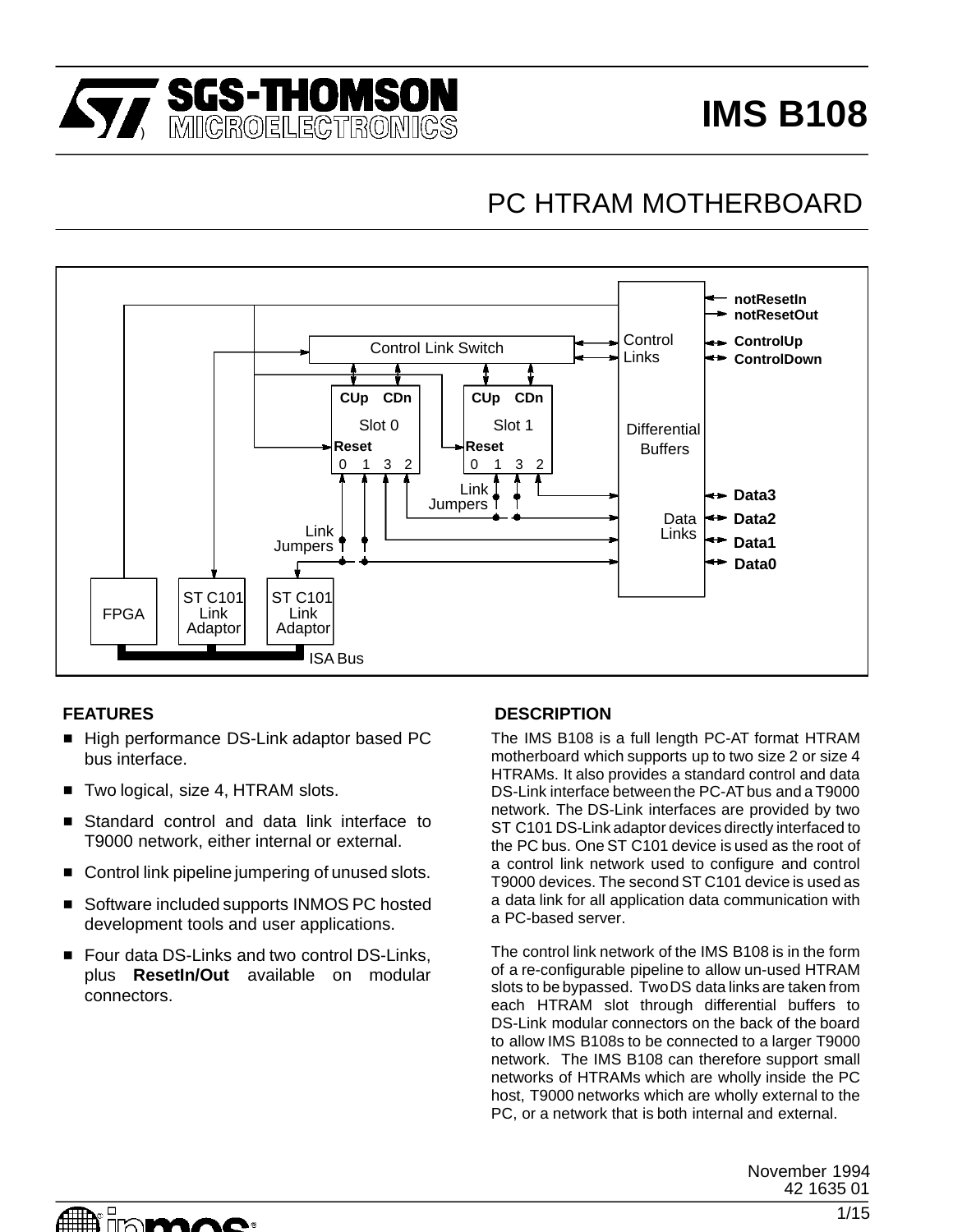# **1.1 IMS B108 hardware specification**

The IMS B108 is a full length PC-AT format HTRAM motherboard which supports up to two size 2 or size 4 HTRAMs. It also provides a standard control and data DS-Link interface between the PC-AT bus and a T9000 network. The DS-Link interfaces are provided by two ST C101 DS-Link adaptor devices directly interfaced to the PC bus. One ST C101 device is used as the root of a control link network used to configure and control T9000 devices. The second ST C101 device is used as a data link for all application data communication with a PC-based server.

The control link network of the IMS B108 is in the form of a re-configurable pipeline to allow un-used HTRAM slots to be bypassed. Two DS data links are taken from each HTRAM slot through differential buffers to DS-Link modular connectors on the back of the board to allow IMS B108s to be connected to a larger T9000 network. The IMS B108 can therefore support small networks of HTRAMs which are wholly inside the PC host, T9000 networks which are wholly external to the PC, or a network that is both internal and external.

The IMS B108 hardware description consists of the following major sections:

- $\bullet$ The control and data DS-Link interfaces, and PC bus interface.
- $\bullet$ Data link network and HTRAM slots.
- $\bullet$ Control link network.
- $\ddot{\phantom{0}}$ External connections

A block diagram of IMS B108 circuitry is shown in figure 1.1 and physical board layout is shown in figure 1.2.



Figure 1.1 Block diagram of the IMS B108 hardware

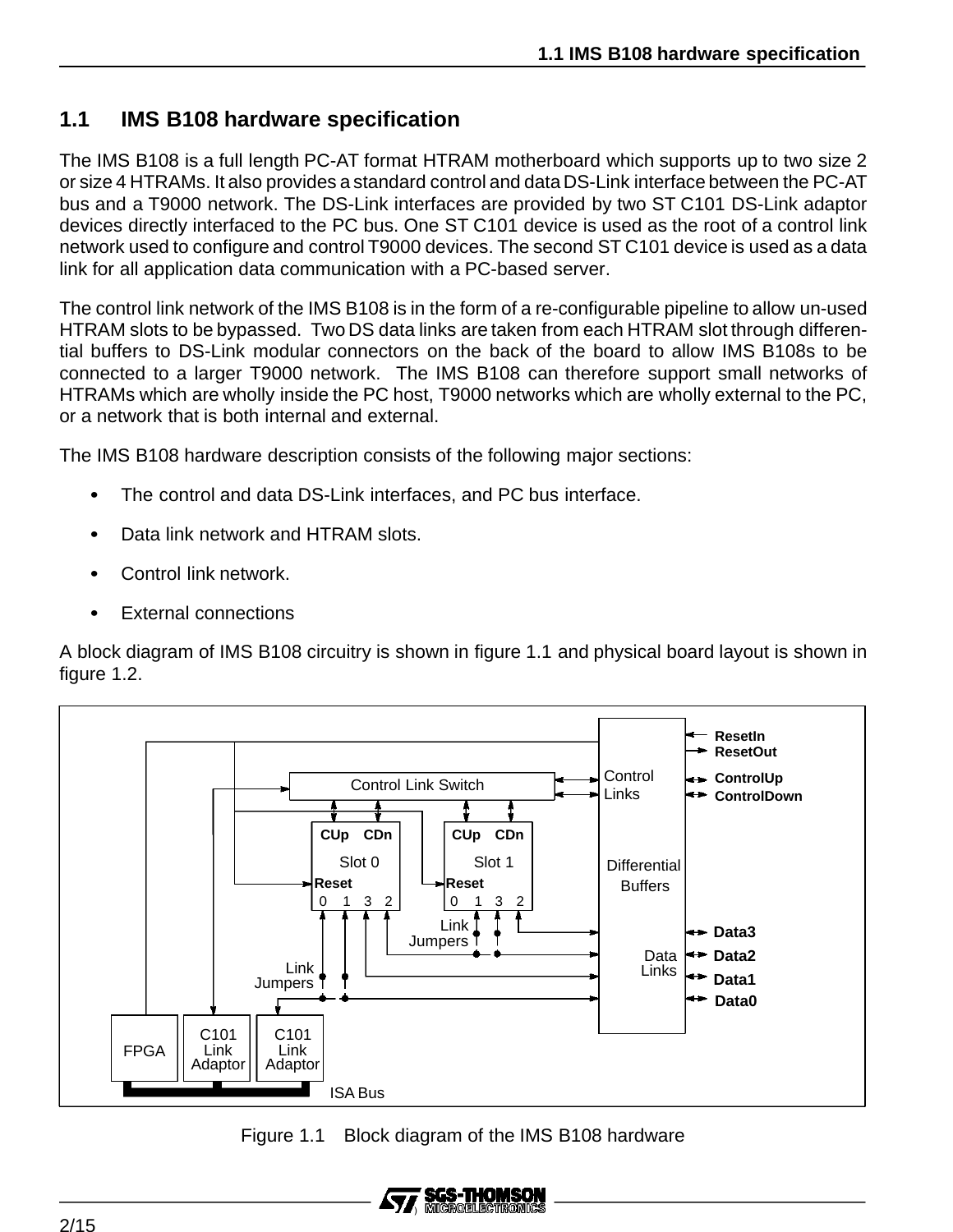

Figure 1.2 IMS B108 – board layout

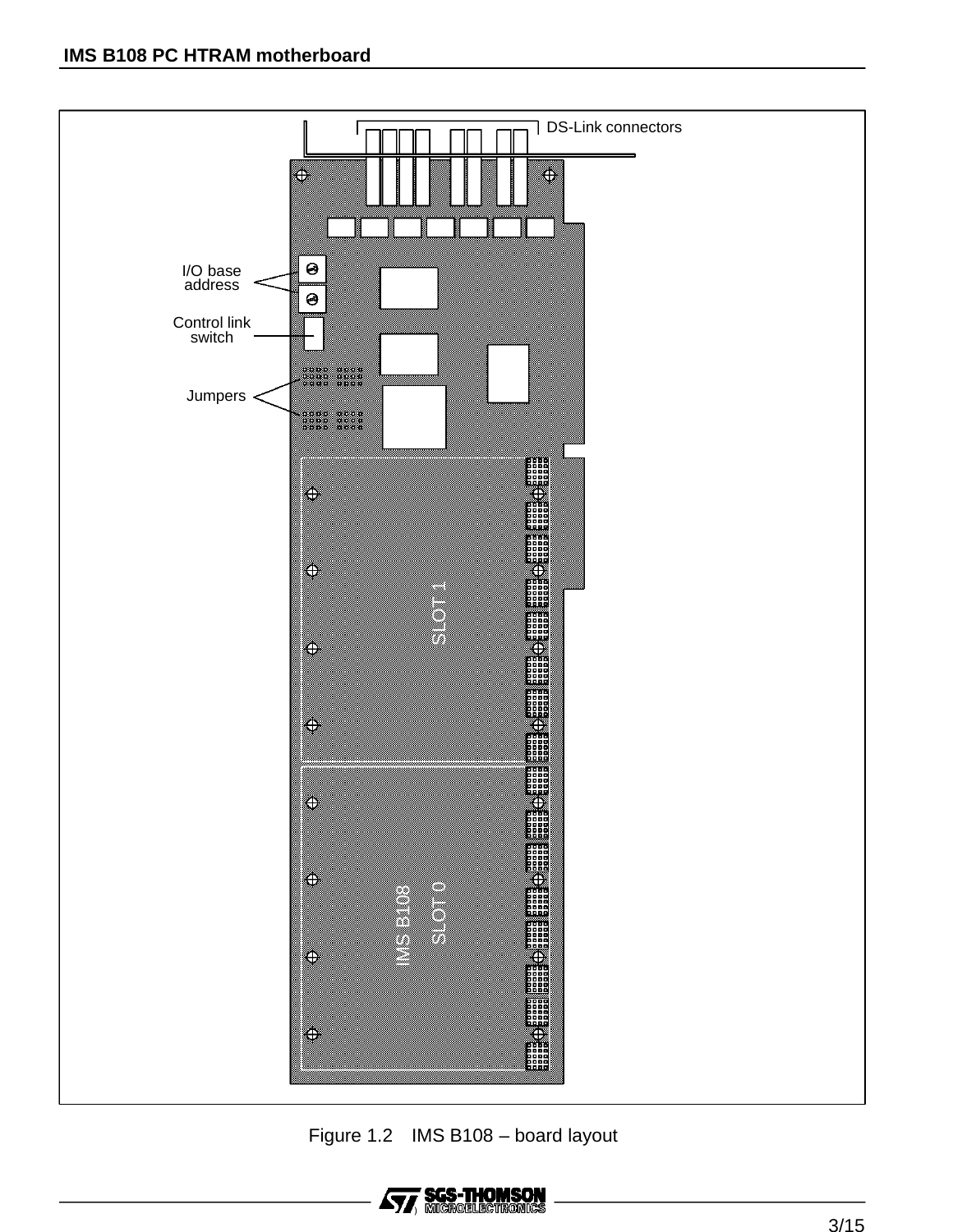#### **1.1.1 PC bus and DS-Link interfaces**

The bus interface on IMS B108 provides the following functions:

- $\bullet$  Interfaces two ST C101 link adaptors to the PC-AT bus to provide the control and data DS-links.
- $\bullet$  Provides support for hardware reset of the ST C101s, the HTRAM slots and/or an external network.
- $\ddot{\phantom{0}}$ Provides register selection of the PC interrupt line used by the ST C101 interface.

These functions are accessed via registers mapped into the I/O address space of the PC-AT bus. The memory map for the bus interface is shown in table 1.1. The addresses shown in the table are the byte I/O addresses of the various registers above a user-definable base address. This base address can be set by SW2 and SW3 on the board to any 32 byte boundary between the I/O addresses #020 and #3FF. These switches can also be set to disable the bus interface altogether by selecting a base address of #000. Since the usable I/O address space is limited on the PC-AT the ST C101 register addresses have been re-mapped and not all of the ST C101 registers are directly accessible at any given time. In addition, only the registers of one of the two ST C101 devices are directly accessible at any given time. The ST C101s are operated in 16 bit bus mode with only those registers that have 16 significant bits will be mapped into the PC I/O address space as a 16 bit register. Of the remaining registers, only the least significant byte can be read. A zero value will be written into the most significant byte of these registers on a write operation.

The specific ST C101 device to be accessed at any given time is switched by a bit in the **BoardControlRegister**, (refer to table 1.2). This selection bit switches all of the registers in table 1.1 that are not marked with an \*. With the arrangement as designed, it is possible to monitor the interrupt status of the control link ST C101 on a continuous basis whilst the majority of the user I/O accesses are to the data link ST C101 registers. This reflects the anticipated normal mode of interface operation after booting a T9000 network.

Note that to ensure correct operation of the bus interface and the ST C101 devices, programmers must ensure that any I/O accesses to registers marked as 16 bit in table 1.1 are 16 bit accesses. Accesses to registers marked as 8 bit in table 1.1 should only be 8 bit accesses.

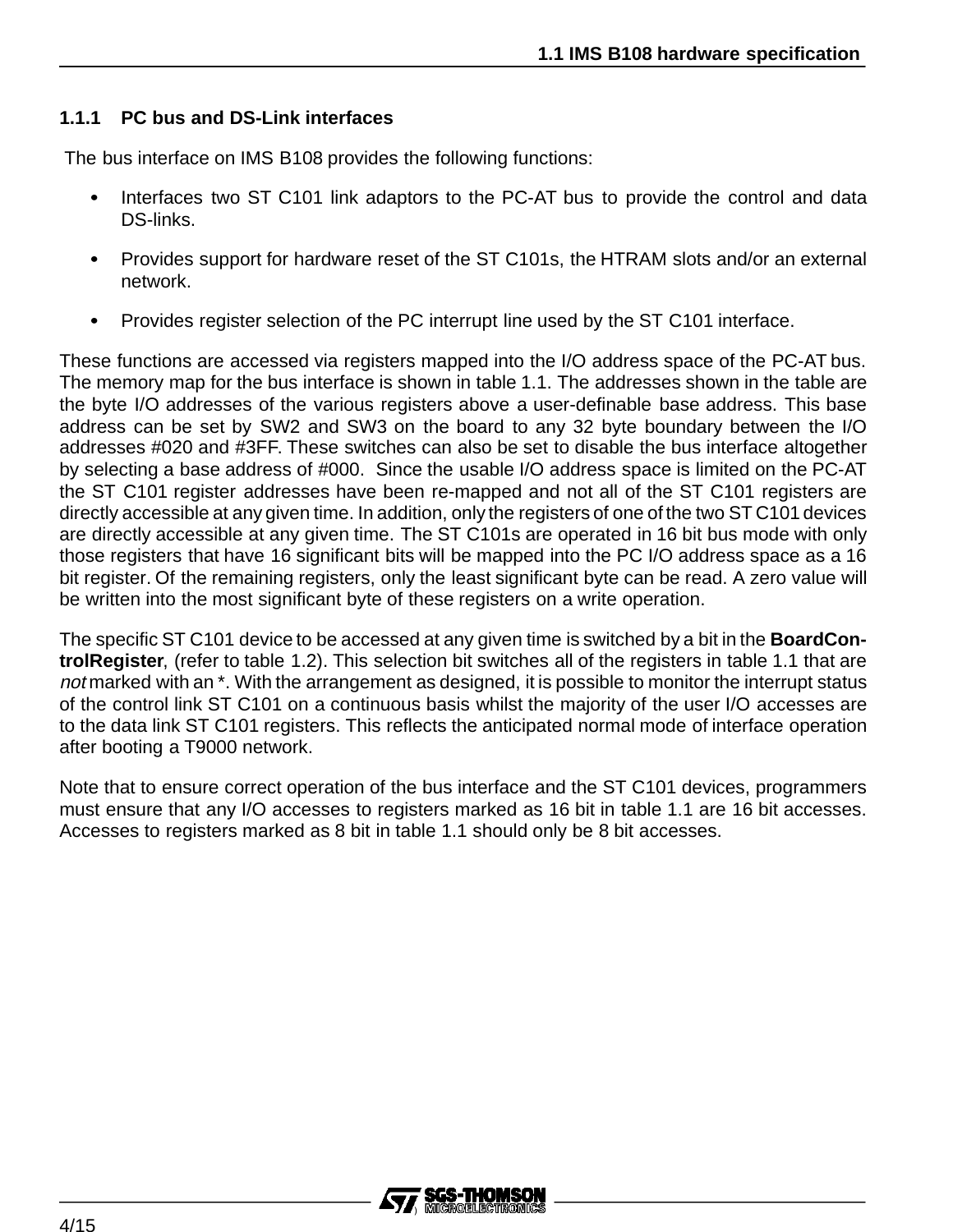| <b>Name</b>                   | <b>Address</b> | <b>Register</b><br>size/bits |
|-------------------------------|----------------|------------------------------|
| LinkData8                     | 0              | 8                            |
| LinkData16                    | $\overline{2}$ | 16                           |
| <b>TxSendPacket</b>           | 4              | 16                           |
| TxPacketHeaderLower0          | 6              | 16                           |
| TxPacketHeaderUpper0          | 8              | 16                           |
| TxPacketHeaderLower1          | A              | 16                           |
| TxPacketHeaderUpper1          | C              | 16                           |
| <b>RxPacketHeaderLower</b>    | F              | 16                           |
| <b>RxPacketHeaderUpper</b>    | 10             | 16                           |
| <b>RxPacketLength</b>         | 12             | 8                            |
| <b>TxHeaderLength0</b>        | 13             | 8                            |
| <b>TxHeaderLength1</b>        | 14             | 8                            |
| <b>TxInterruptStatus</b>      | 15             | 8                            |
| <b>RxInterruptStatus</b>      | 16             | 8                            |
| TxInterruptEnable             | 17             | 8                            |
| <b>RxInterruptEnable</b>      | 18             | 8                            |
| <b>RxAcknowledge</b>          | 19             | 8                            |
| ControlTxInterruptStatus *    | 1A             | 8                            |
| ControlRxInterruptStatus *    | 1B             | 8                            |
| <b>BoardControlRegister *</b> | 1C             | 8                            |
| IndexRegister *               | 1D             | 8                            |
| DataRegister *                | 1E             | 16                           |

Table 1.1 IMS B108 PC I/O address space memory map

#### **Base address switches SW2 and SW3**

The I/O addresses used by the IMS B108 register bank are selected by SW2 and SW3. Values from #020 to #3E0 (Hex) can be used as the base address of this bank. Selecting #000 will disable the interface to the ISA bus. In an ISA bus PC only values from #100 to #3E0 and #000 should be selected to avoid clashes with the system board I/O devices. SW2 selects the most significant hex digit of the base address and SW3 the middle hex digit. If SW2 is set to X and SW3 is set to Y then the base address for the register bank is #XY0. Note the hex digit selected by SW2 must be even ( 0, 2, ... E ) or incorrect operation of the bus interface will result.

### **ST C101 registers**

Details of the operation of the ST C101 can be found in [5].

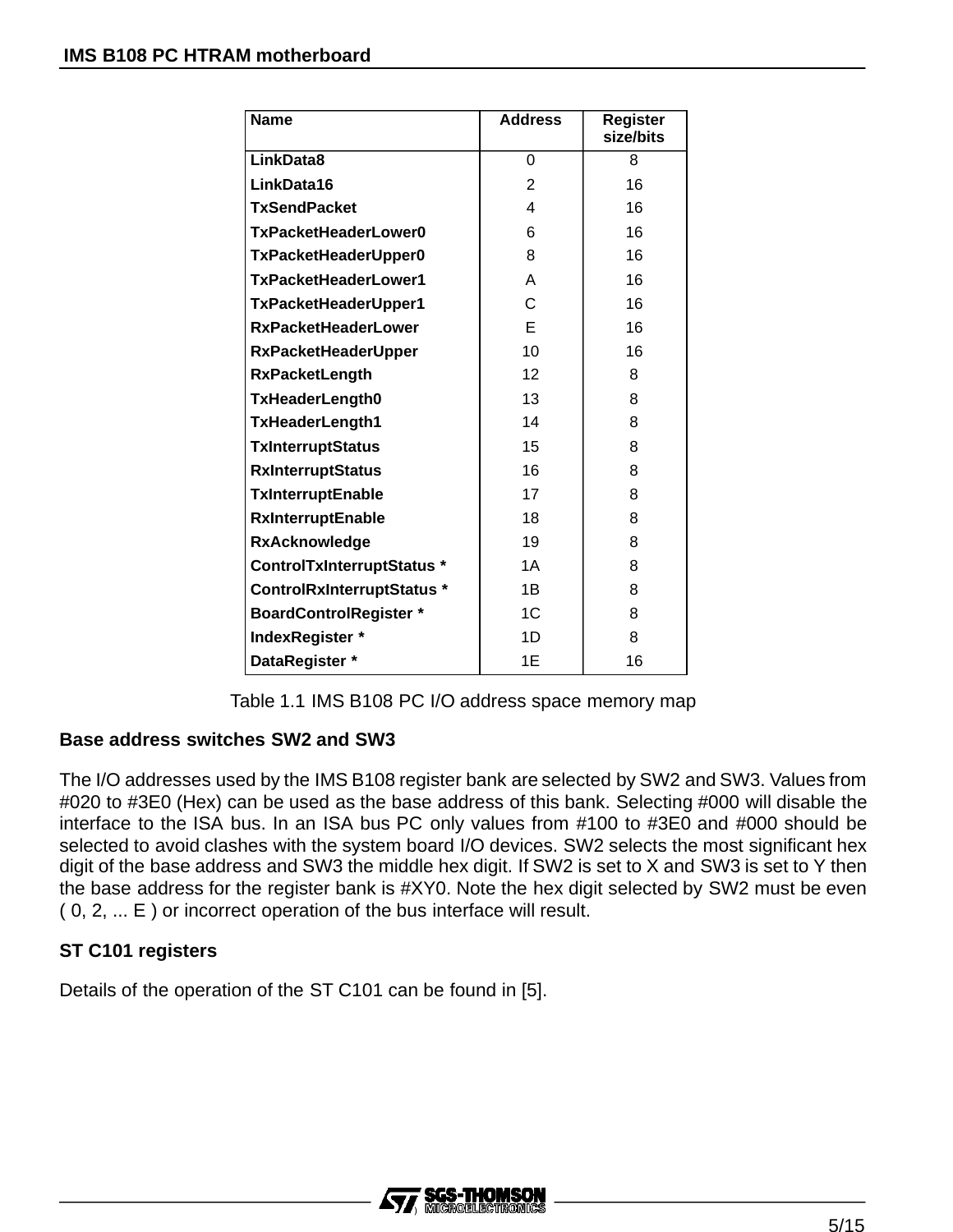#### **Board control register**

This register contains seven bits which are used to control and configure the board hardware and read the **ResetAck** signal from an external network. Table 1.2 shows the allocation bits in the register and describes the function of each. All bits of the register are read/write with the exception of the **ResetAck** bit, bit 1, which is read only.

#### **Interrupts**

Selection of the ISA bus interrupt line to be used is performed via the **IRQ** selection bits in the **BoardControlRegister**, (table 1.2). **IRQ3**, **5**, **11**, or **15** can be selected by setting one of the specified bits. No **IRQ** line is driven if none of the selection bits are set high in this register. The state of the selected **IRQ** line on the ISA bus will be the result of an OR of the two **Int** signals from the ST C101 devices, if either device requests an interrupt the **IRQ** line will be set high. Refer to ISA bus documentation and the ST C101 data sheet, [5], for more information on the generation and handling of interrupts.

| <b>Bit number</b>                                                 | <b>Function</b>   | <b>Description</b>                                                                                                                                                                                                                |  |
|-------------------------------------------------------------------|-------------------|-----------------------------------------------------------------------------------------------------------------------------------------------------------------------------------------------------------------------------------|--|
| 0                                                                 | <b>Reset</b>      | Setting this bit to a 1 resets the ST C101 devices, the<br>HTRAMs in the slots, and an external network connected to<br>the notResetOut connector. The timing of setting and reset-<br>ting this bit should be as defined in [6]. |  |
|                                                                   | <b>ResetAck</b>   | This bit allows the ResetAck signal on the notResetOut<br>external connector to be read. See [6].                                                                                                                                 |  |
| $\overline{2}$                                                    | <b>IRQ3Sel</b>    | Setting this bit high selects the IRQ3 line on the ISA bus to be<br>used for interrupts from the ST C101s.                                                                                                                        |  |
| 3                                                                 | <b>IRQ5Sel</b>    | Setting this bit high selects the IRQ5 line on the ISA bus to be<br>used for interrupts from the ST C101s.                                                                                                                        |  |
| 4                                                                 | IRQ11Sel          | Setting this bit high selects the <b>IRQ11</b> line on the ISA bus to<br>be used for interrupts from the ST C101s.                                                                                                                |  |
| 5                                                                 | <b>IRQ15Sel</b>   | Setting this bit high selects the <b>IRQ15</b> line on the ISA bus to<br>be used for interrupts from the ST C101s.                                                                                                                |  |
| 6                                                                 | <b>DevicePage</b> | This bit selects which ST C101 devices registers are acces-<br>sable in the mapped register area. Setting this bit to a 0<br>selects the data ST C101, setting it to a 1 selects the control<br>ST C101.                          |  |
| $\overline{7}$                                                    | Reserved          | Must be written with a 0. Will read back 0.                                                                                                                                                                                       |  |
| <b>Note:</b> Only one IRQ selection bit should be high at a time. |                   |                                                                                                                                                                                                                                   |  |

Table 1.2 Board control register

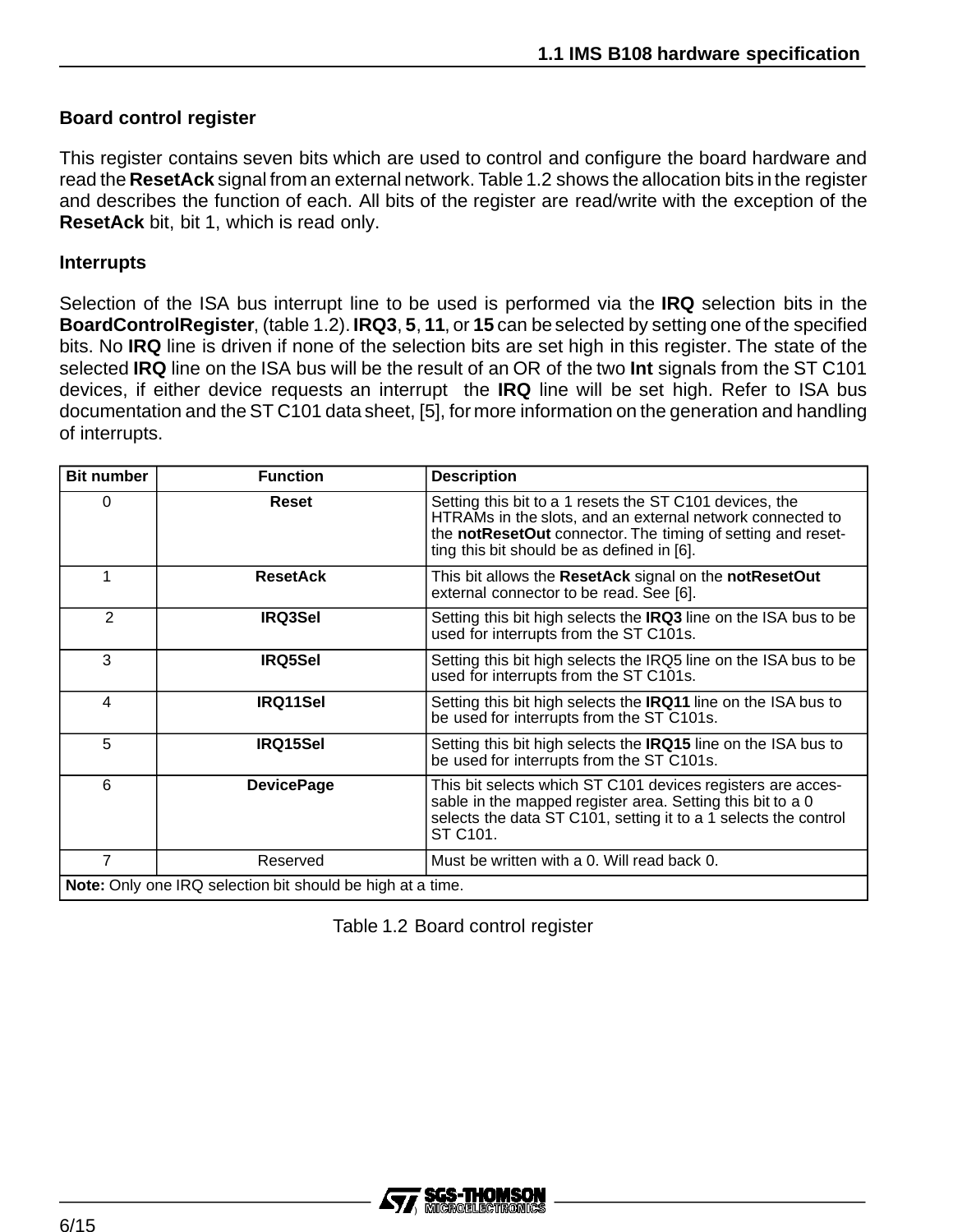#### **Index register**

Even with the device selection mechanism, not all of the ST C101 registers are mapped into the PC bus address space. An index and a data register mechanism is provided to access the remaining registers. To access a specific ST C101 register,the address of the register as defined in the ST C101 data sheet, [5], is ORed with the **IndexRegister** device selection bit and written into the **IndexRegister**. Any subsequent read or write operations to the **DataRegister** will result in read or write accesses to the selcted ST C101 register. These accesses are always 16 bit transfers.

| <b>Bit number</b> | <b>Function</b>        | <b>Description</b>                                                                           |
|-------------------|------------------------|----------------------------------------------------------------------------------------------|
| $4 - 0$           | C101A0-4               | C101 address bits 4–0 for accesses through Data register                                     |
| 5                 | <b>DeviceSelection</b> | Selects device to be accessed through Data register<br>$0 = C101$ Data<br>$1 = C101$ Control |
| 6                 | Reserved               |                                                                                              |
|                   | Reserved               |                                                                                              |

Table 1.3 Index register

#### **1.1.2 HTRAM slots and data link network**

There are two logical slots on the IMS B108, both of size 4. This allows up to two HTRAMs to be supported. The control links are arranged to allow support of HTRAMs of size 2 or 4 in each slot.

Care needs to be taken to ensure that the total power taken by the IMS B108 and the HTRAMs plugged onto the board do not exceed the total power available on an ISA slot of 22.5W. The power taken by the IMS B108 is 8W. Refer to individual HTRAM datasheets for their power consumptions.

The data links between HTRAM slots on the IMS B108 are connected as shown in figure 1.3



Figure 1.3 Data link connections between HTRAM slots

### **Data link jumpers, JP1–4**

Jumpers JP1-4 enable reconfiguration of a small number of the data links from the two HTRAM slots and the data link ST C101. The jumpers must be used in pairs, JP1 with JP2, and JP3 with JP4. Each

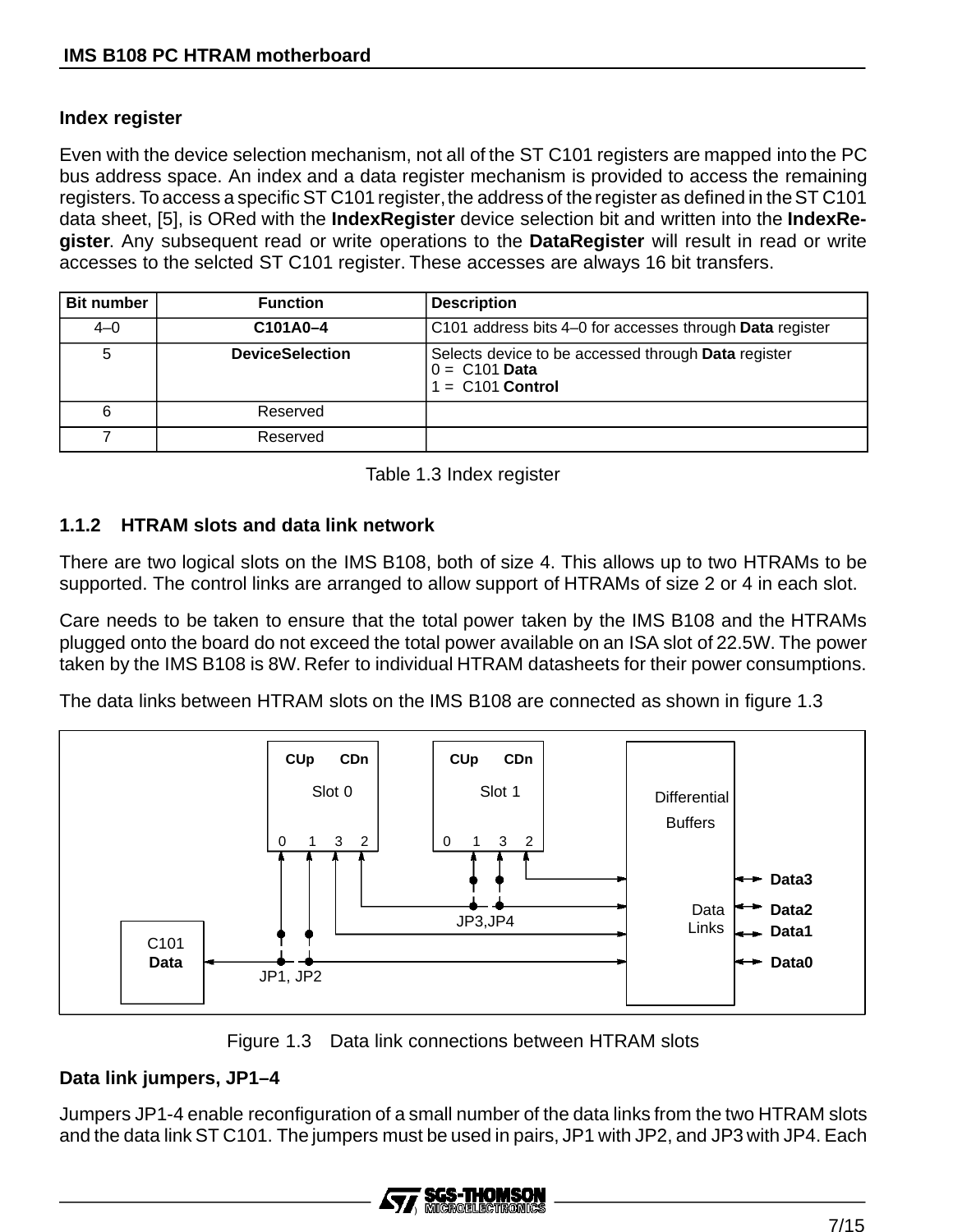pair of jumpers can be in two positions, all jumpers towards the inside of a line drawn between the centers of the pins, or all jumpers towards the outside of the pins — an example is shown in figure 1.4.



Figure 1.4 Jumper positions

Jumper positions and the selected connections are given in table 1.4.

| Jumper      | <b>Positions</b> | Connection(s)                  |
|-------------|------------------|--------------------------------|
| JP1 and JP2 | Inside           | C <sub>101</sub> Data to Data0 |
|             |                  | SLOT 0 Links 0 and 1 N/C       |
| JP1 and JP2 | Outside          | C101 Data to SLOT 0 Link 0     |
|             |                  | SLOT 0 0 Link 1 to Data0       |
| JP3 and JP4 | Inside           | SLOT 0 Link 2 to Data2         |
|             |                  | SLOT 1 Links 1 and 3 N/C       |
| JP3 and JP4 | Outside          | SLOT 0 Link 2 to SLOT 1 Link 1 |
|             |                  | SLOT 1 Link 3 to Data2         |

Table 1.4 IMS B108 JP1–4 connections

#### **1.1.3 Control link network**

The control links on the IMS B108 are connected into a pipeline with options on connection of the head of the pipeline and bypassing (jumping over) slots. Figure 1.5 shows the general arrangement

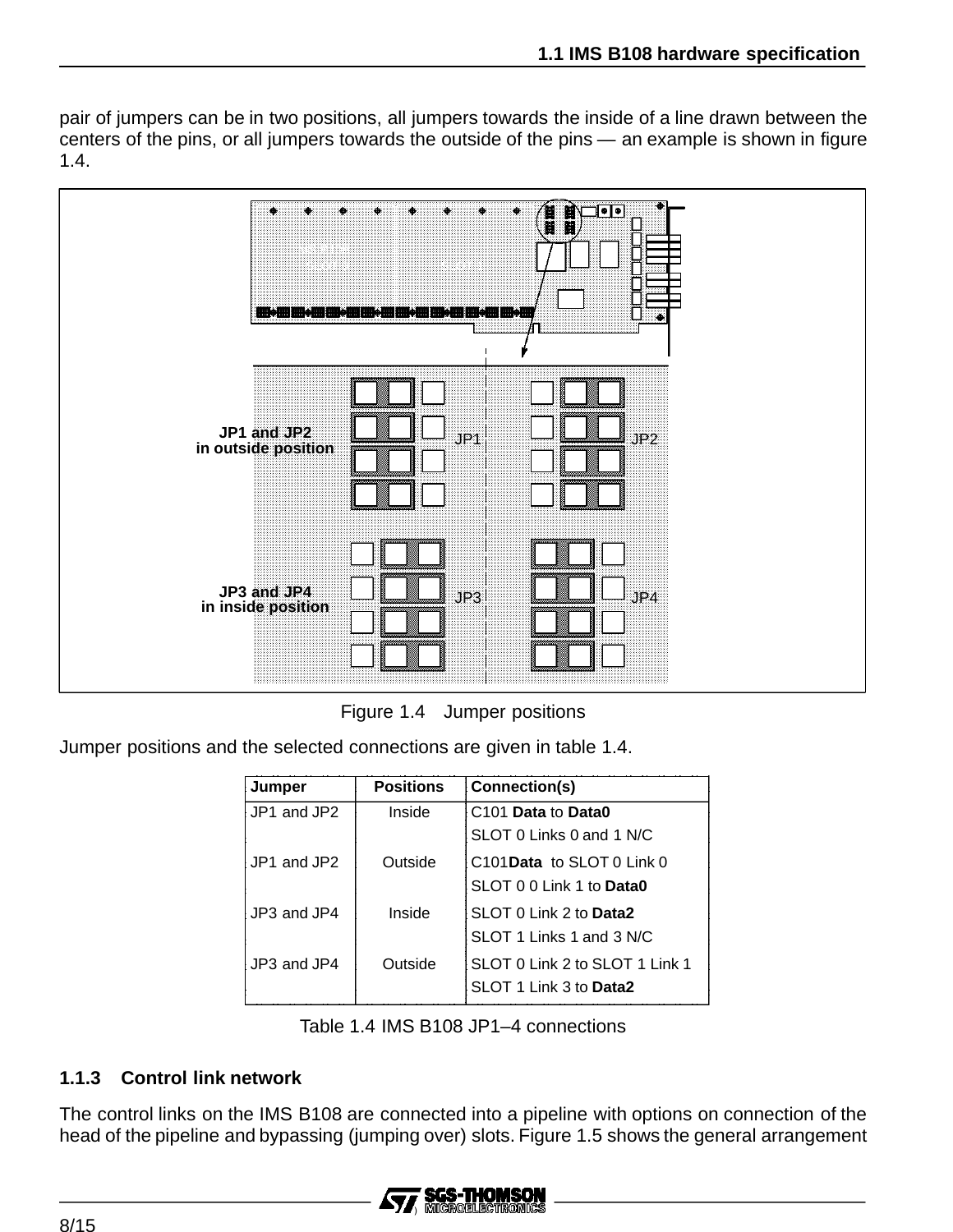of the control links on the IMS B108. All control link connections are taken to a control link switch device, with the actual control link connections on the board selected by SW1. **ControlUp** and **ControlDown** links are taken to differentially buffered connectors on the back panel.



Figure 1.5 Control links on IMS B108

### **Control link switch, SW1**

The functions of the switches are marked around SW1 in mnemonic form. SW1–1 is marked with an **H** for Host (C101 **Control**), and **U** for **ControlUp** connected to the head of the pipeline. SW1–2 is marked **J0** for jump over Slot 0. SW1–3 is marked **J1** for jump over Slot 1. The bar of the dip-switch should be slid towards the side of the switch where the mnemonic is located, in order to make the associated connections.

The connections made by the combinations of these three switches are shown in table 1.5.

#### **Note:**

Due to the switching arrangement of the control links on the IMS B108, it is not possible to run the T9000 control network reliably at speeds of greater than 50Mbit/s. This restriction should be reflected in the Network Description Language files for the system.

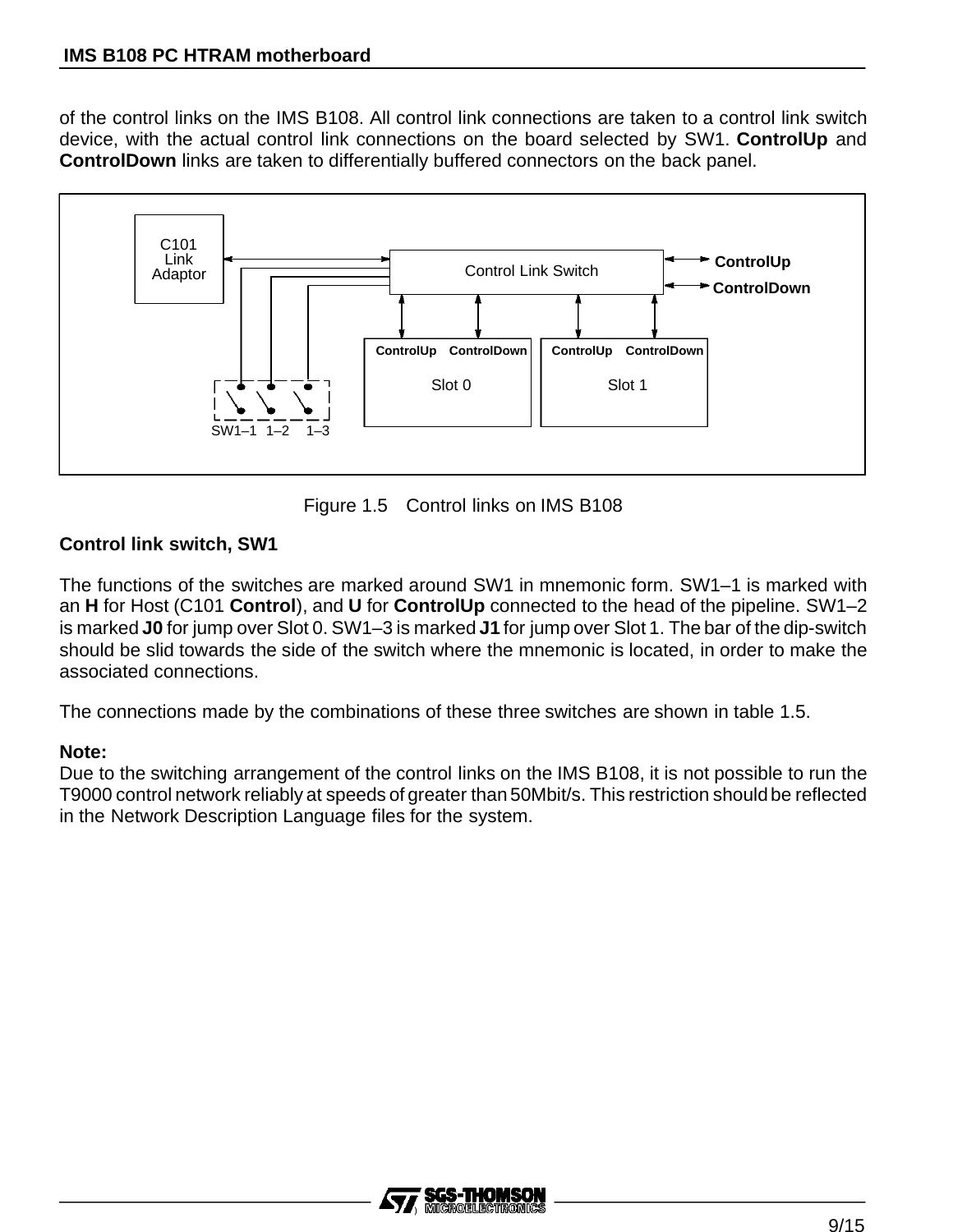| <b>SW1-1</b> | <b>SW1-2</b>             | <b>SW1-3</b> | Connection(s)                                 |
|--------------|--------------------------|--------------|-----------------------------------------------|
| ON           | ON                       | <b>ON</b>    | External ControlUp to SLOT 0 ControlUp        |
|              |                          |              | SLOT 0 ControlDown to SLOT 1 ControlUp        |
|              |                          |              | SLOT 1 ControlDown to external ControlDown    |
| ON           | ON                       | <b>OFF</b>   | External ControlUp to SLOT 0 ControlUp        |
|              |                          |              | SLOT 0 ControlDown to external ControlDown    |
|              |                          |              | SLOT 1 ControlUp and Down N/C (SLOT 1 jumped) |
| ON           | <b>OFF</b>               | ON           | External ControlUp to SLOT 1 ControlUp        |
|              |                          |              | SLOT 1 ControlDown to external ControlDown    |
|              |                          |              | SLOT 0 ControlUp and Down N/C (SLOT 0 jumped) |
| <b>ON</b>    | <b>OFF</b>               | <b>OFF</b>   | External ControlUp to external ControlDown    |
|              |                          |              | SLOT 0 ControlUp and Down N/C (SLOT 0 jumped) |
|              |                          |              | SLOT 1 N/C ControlUp and Down (SLOT 1 jumped) |
| <b>OFF</b>   | ON                       | ON           | C101 Control to SLOT 0 ControlUp              |
|              |                          |              | SLOT 0 ControlDown to SLOT 1 ControlUp        |
|              |                          |              | SLOT 1 ControlDown to external ControlDown    |
| <b>OFF</b>   | <b>ON</b>                | <b>OFF</b>   | C101 Control to SLOT 0 ControlUp              |
|              |                          |              | SLOT 0 ControlDown to ControlDown external    |
|              |                          |              | SLOT 1 ControlUp and Down N/C (SLOT 1 jumped) |
| <b>OFF</b>   | <b>OFF</b>               | <b>ON</b>    | C101 Control to SLOT 1 ControlUp              |
|              |                          |              | SLOT 1 ControlDown to external ControlDown    |
|              |                          |              | SLOT 0 ControlUp and Down N/C (SLOT 0 jumped) |
| <b>OFF</b>   | <b>OFF</b>               | <b>OFF</b>   | C101 Control to external ControlDown          |
|              |                          |              | SLOT 0 ControlUp and Down N/C (SLOT 0 jumped) |
|              |                          |              | SLOT 1 ControlUp and Down N/C (SLOT 1 jumped) |
|              | Note: SW1-4 is not used. |              |                                               |

Table 1.5 IMS B108 control link switch connections

### **1.1.4 External connections**

Four data links, **Data0–3**, the **ControlUp**/**Down** links, and the external **notReset** signals are all buffered using AT&T 41 series differential buffers and brought out to the backpanel on DS-Link modular connectors. The assignment of these backpanel connectors is shown in figure 1.6. These connections conform to the standards for DS-Links and external resets which can be found in [6].

These external connections allow several IMS B108s with HTRAMs to be connected into a network using one IMS B108 as the host interface. To achieve this interconnection external DS-Link cables should be used to daisy chain the **ControlUp/Down** and the **notResetIn**/**Out** connections in between boards, as shown in figure 1.7.

An IMS B108 can also be used as an interface between a PC and an external T9000 network, as in figure 1.8, by connecting cables to the **ControlDown** and one of the data links, **Data0–3**. In the case where no HTRAMs are used on the IMS B108 itself, (i.e. it is being used purely as an interface card), the data link connection will be to **Data0** and the data link jumpers will need to be appropriately set, (JP1 and JP2 on the 'inside' position), and the control link switches SW1-1 to SW1–3 should be in the 'off', position. Refer to table 1.5.

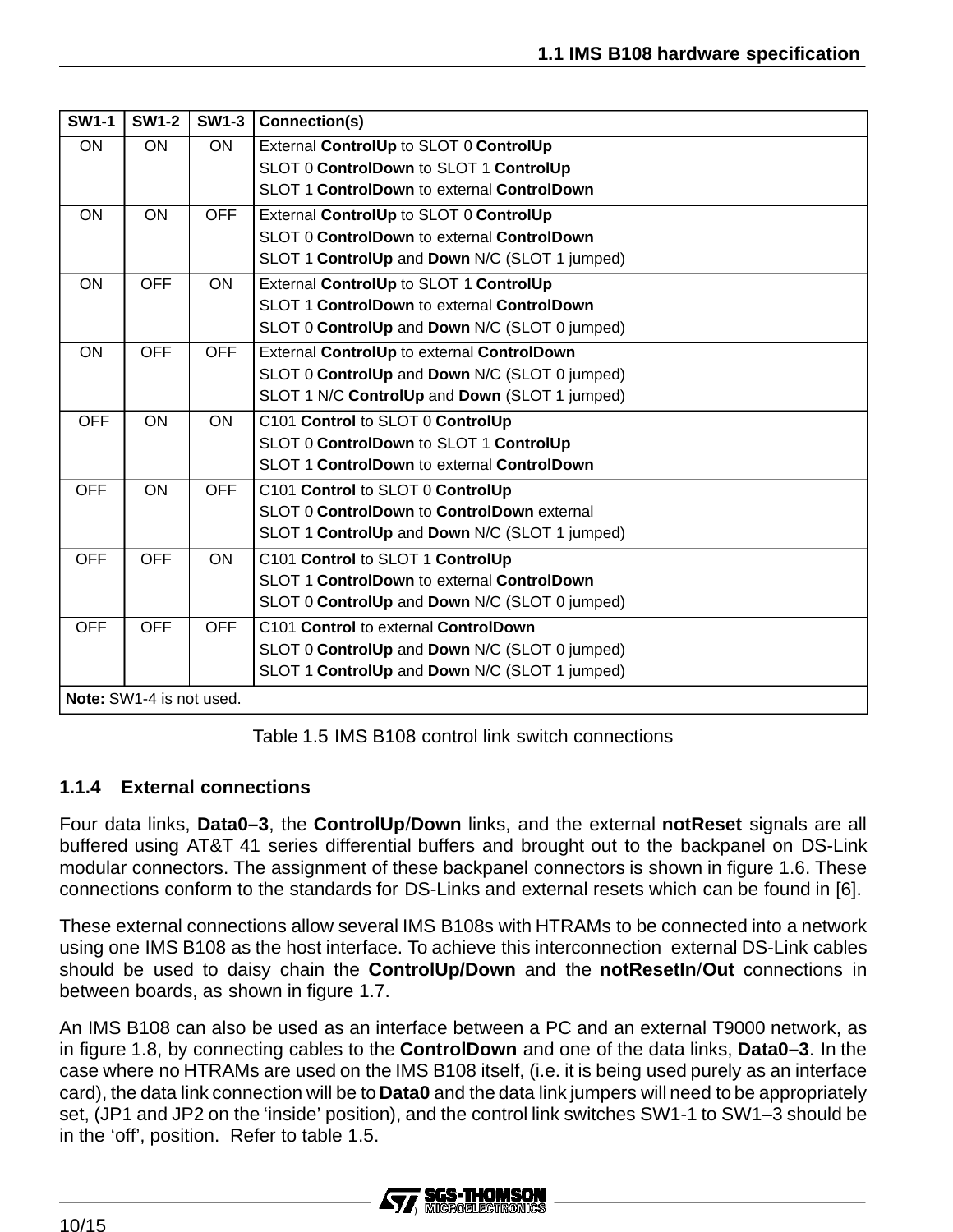





Figure 1.7 IMS B108 interconnection daisy chain

#### **Board reset signals**

Use of the **notResetOut** signal allows the PC to reset the external hardware under software control.

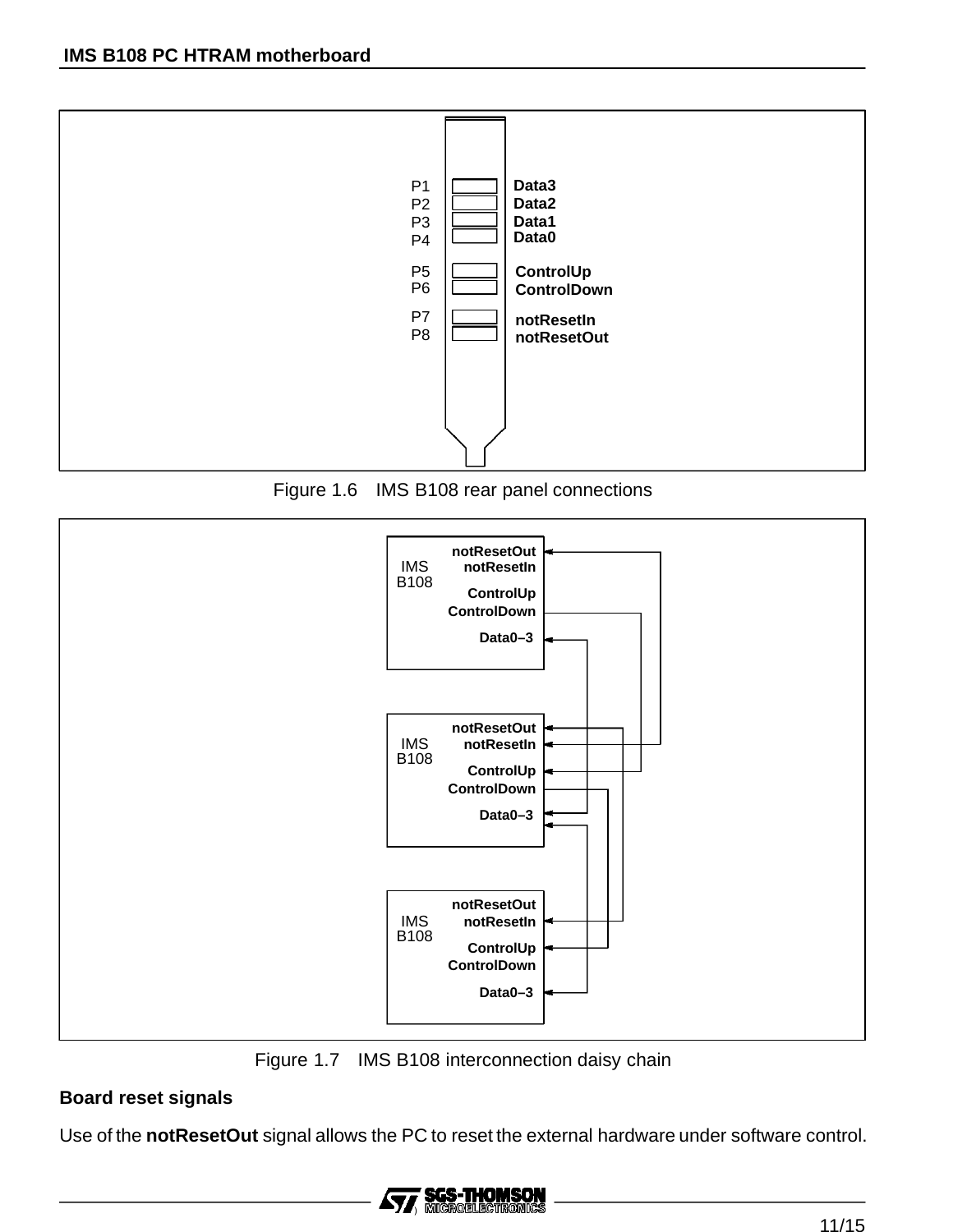A **notResetIn** signal to the board is inverted, ORed with the reset generated from the **BoardControl-Register**, and resets both the ST C101s and the HTRAM slots. It is then propagated to the **notResetOut** connector. The **notResetAck** signal on the **notResetIn** connector is driven active low when the **notReset** signal on the **notResetIn** connector is active low.



Figure 1.8 IMS B108 interface between a PC and an external T9000 network

# **1.2 Software support**

Software support for the IMS B108 is provided by the IMS S7398.

# **1.3 Product documentation**

#### **1.3.1 Installation and user manual**

A user manual is provided, which describes how to install, set up, and use the IMS B108 and its associated interface software. This also outlines how to build and run example applications on the IMS B108 and HTRAM networks.

## **1.4 Electrical and thermal requirements**

#### **1.4.1 Cooling requirements**

Adequate air cooling must be provided to ensure that any HTRAMS fitted to the motherboard are kept within their operating temperature range. Failure to do so may affect the reliability of the HTRAMS. Air flow should run parallel to the board surface and parallel to the length of the IMS B108.

The cooling airflow requirements for the IMS B108 itself are defined in table 1.6. The datasheets for individual HTRAMs should be consulted to determine the system cooling requirements.

It should be noted that PC airflow ranges are typically  $0 - 0.5$ m/s.

#### **1.4.2 Operating Ranges**

Functionality is not guaranteed outside the Operating Ranges. Operation beyond the Operating Ranges is not recommended and may affect device reliability.

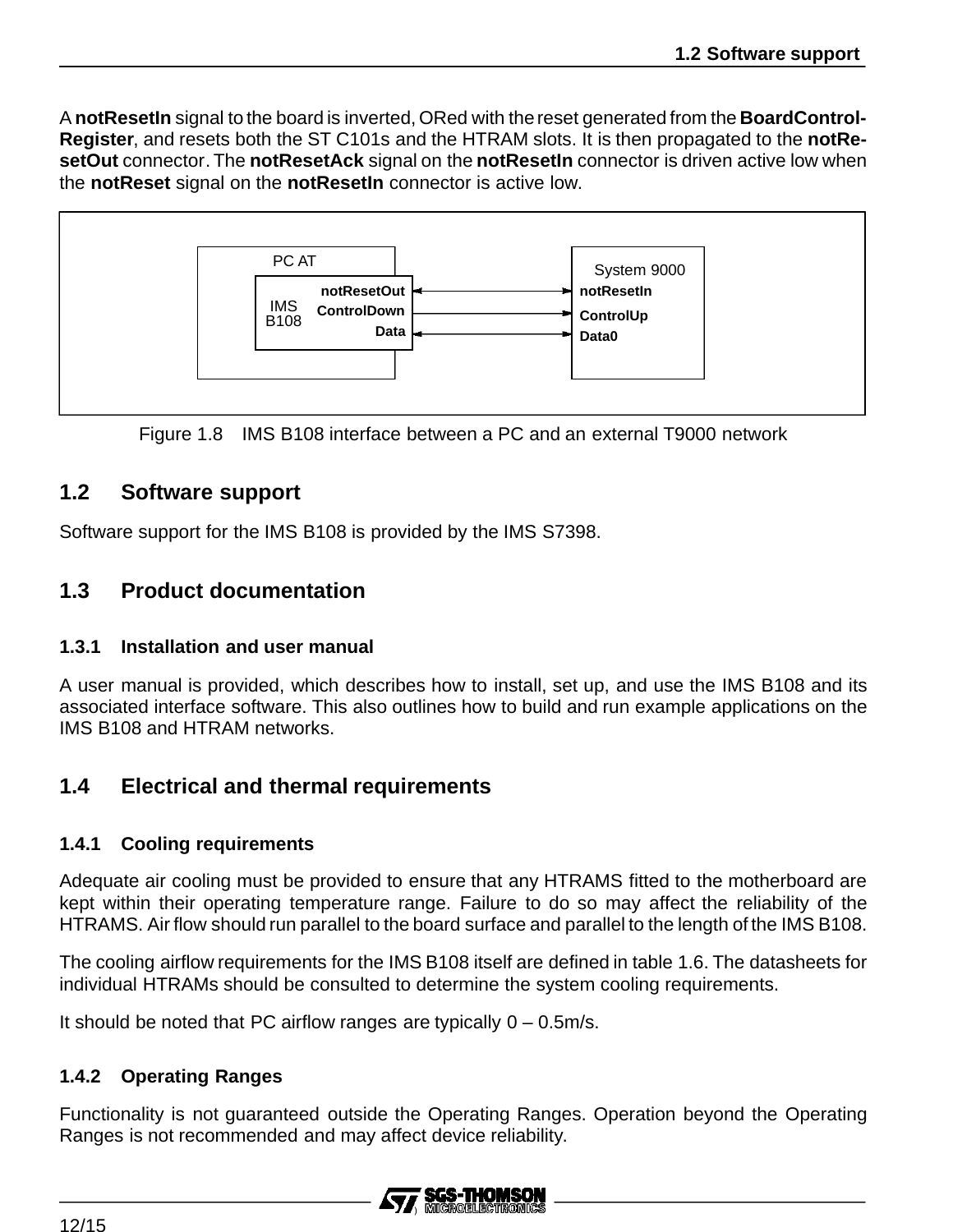| <b>Parameter</b>             | Min. | Typ. | Max. | Unit         | <b>Notes</b> |
|------------------------------|------|------|------|--------------|--------------|
| <b>Operating temperature</b> |      |      | 50   | $^{\circ}$ C |              |
| Airflow                      |      |      |      | m/s          |              |
| $+5V$ DC                     | 4.75 |      | 5.25 |              |              |
| Power consumption (+5V DC)   |      |      | 8    | W            | 2            |

- 1 It should be noted that adequate cooling airflow must be provided to maintain any fitted HTRAMs within their rated operating temperature.
- 2 Value shown is with **no** HTRAMs fitted. Total power consumption of the motherboard plus HTRAMs must not exceed 22.5W.

Table 1.6 Operating Ranges

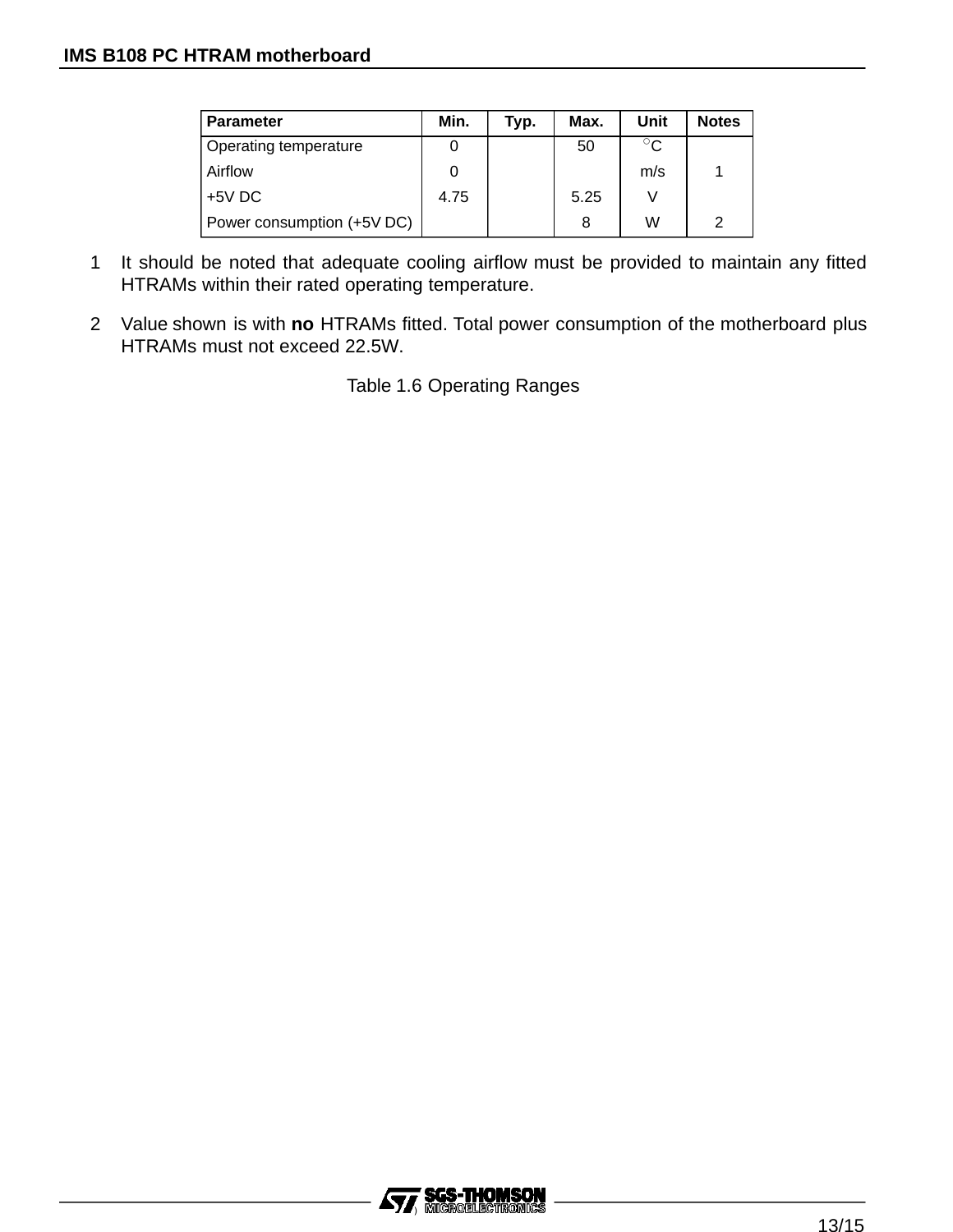### **1.4.3 Absolute maximum ratings**

Functionality at or above these limits is not implied. Stresses beyond the absolute maximum ratings may cause permanent damage.

| <b>Parameter</b>      | Min. | Max. | Unit |
|-----------------------|------|------|------|
| Storage temperature   |      | 70   |      |
| <b>Supply Voltage</b> |      | 7.0  |      |

Table 1.7 Absolute maximum ratings

# **1.5 Ordering information**

| Description                   | Order number |
|-------------------------------|--------------|
| IMS B108 PC HTRAM motherboard | IMS B108-    |

# **1.6 Field support**

INMOS products are supported worldwide through SGS-THOMSON Sales Offices and authorised distributors.

### **1.7 References**

- 1 T9000 Transputer Hardware Reference Manual, INMOS Ltd 1993
- 2 HTRAM specification, INMOS Ltd 1994
- 3 T9000 Brochure, INMOS Ltd 1993
- 4 IMS Dx394 T9000 ANSI C Toolset datasheet, INMOS Ltd, 1994 IMS Dx395 T9000 occam 2 Toolset datasheet, INMOS Ltd, 1994 IMS Dx390 T9000 INQUEST datasheet, INMOS Ltd, 1993
- 5 ST C101 DS-Link Adaptor Datasheet, INMOS Ltd 1994
- 6 DS–Link Connector Standards and Cabling, INMOS Ltd 1994, (42 1634 00)